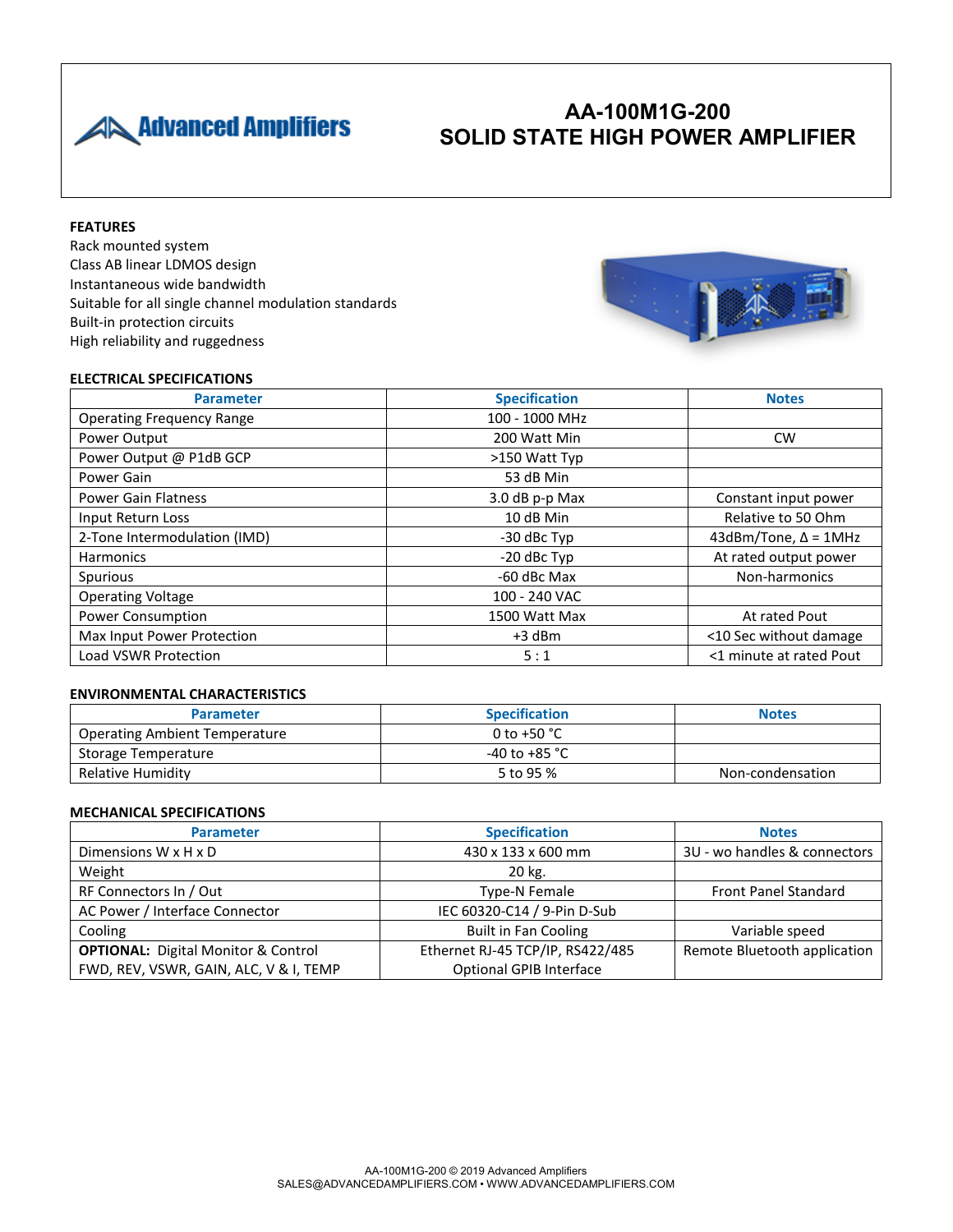

## **AA-100M1G-200 SOLID STATE HIGH POWER AMPLIFIER**

U

⊚

#### **OUTLINE DRAWINGS**

### **OPTIONAL LCD DIGITAL CONTROLLER**